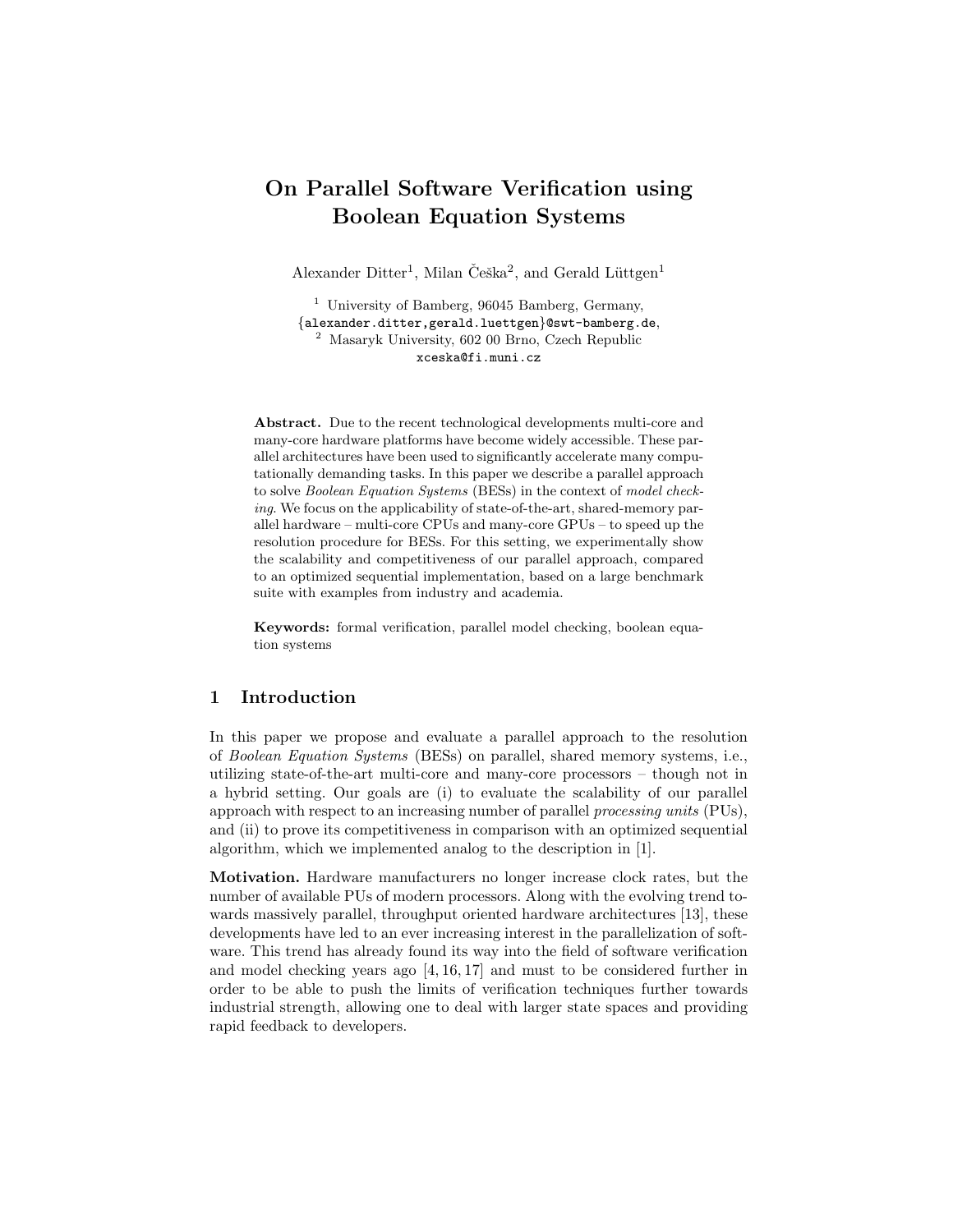Today's processors can be divided into two main branches: (i) CPU-based multi-core processors with up to tens of cores and (ii) GPU-based many-core processors with up to several hundreds of cores. The key differences are, (i) the ability to efficiently deal with control flow at the expense of lower data throughput, and (ii) the ability to provide high data throughput rates at the expense of a lack of efficient, control flow guided execution.

We assume the current trend to continue – see e.g., Intel's "Terra Scale Computing"<sup>3</sup> project – suggesting future hardware to consist of more, yet simpler PUs. With respect to parallel algorithms this hardware development favors approaches that are geared towards the single instruction multiple data (SIMD) paradigm, as they can most easily take advantage of this type of parallel hardware. Therefore it is inevitable to consider the applicability of massively parallel, SIMD-based (i.e., many-core) systems in our experiments.

**Background.** The standard model checking problem [8],  $M \models \varphi$ , can be encoded by a BES [23], where the solution of the BES is equivalent to the solution of the underlying model checking problem. The BES is obtained by the combination of a Labeled Transition System  $(LTS)$ , corresponding to M, and a property  $\varphi$  (e.g., deadlock freedom) that is to be checked for this LTS. Consequently, the data dependencies within the resulting BES are closely related to the structure of the LTS from which it was generated from. For our evaluation we rely on the well established VLTS benchmark, $4$  which provides 40 LTSs – originating from academia and industry – that can be checked for deadlocks and livelocks, i.e., our resulting benchmark suite consists of a total of 80 BESs.

The average branching factor, i.e., the average number of outgoing edges per vertex, over all 40 LTSs in the benchmark is 5.73. With respect to parallelization, this number can be interpreted as an upper bound for the potential parallelism that is inherent to an LTS, as in our setting information needs to be propagated along edges. For work-set-based producer-consumer parallelizations this means that (i) for each work item processed only few new work items are expected to be added to the work-set, and (ii) synchronization is needed for concurrent operations on the dynamic data structure used to store the work items.

Due to this, our approach is not based on the producer-consumer paradigm, but on a fixed point iteration. This promises a much higher potential for the utilization of parallel hardware as it does not require dynamic data structures. In our particular setting, data operations can even be implemented lock-free, as the fixed point iteration is used to solve a monotonic function. Furthermore we do not have to populate a work-set as we propagate all possible changes during an iteration, at the price of computational overhead, which is negligible considering the ever growing number of parallel PUs.

Cilk Plus and CUDA. Our approach is based on data-parallelization, which is commonly referred to as "fine grained" parallelization (in contrast to taskparallelization, i.e., "coarse grained" parallelization). In order to efficiently par-

<sup>3</sup> http://techresearch.intel.com/ResearchAreaDetails.aspx?Id=27

 $4 \text{ http://www.inrialpes.fr//vasy/cadp/resources/benchmark_bcg.html}$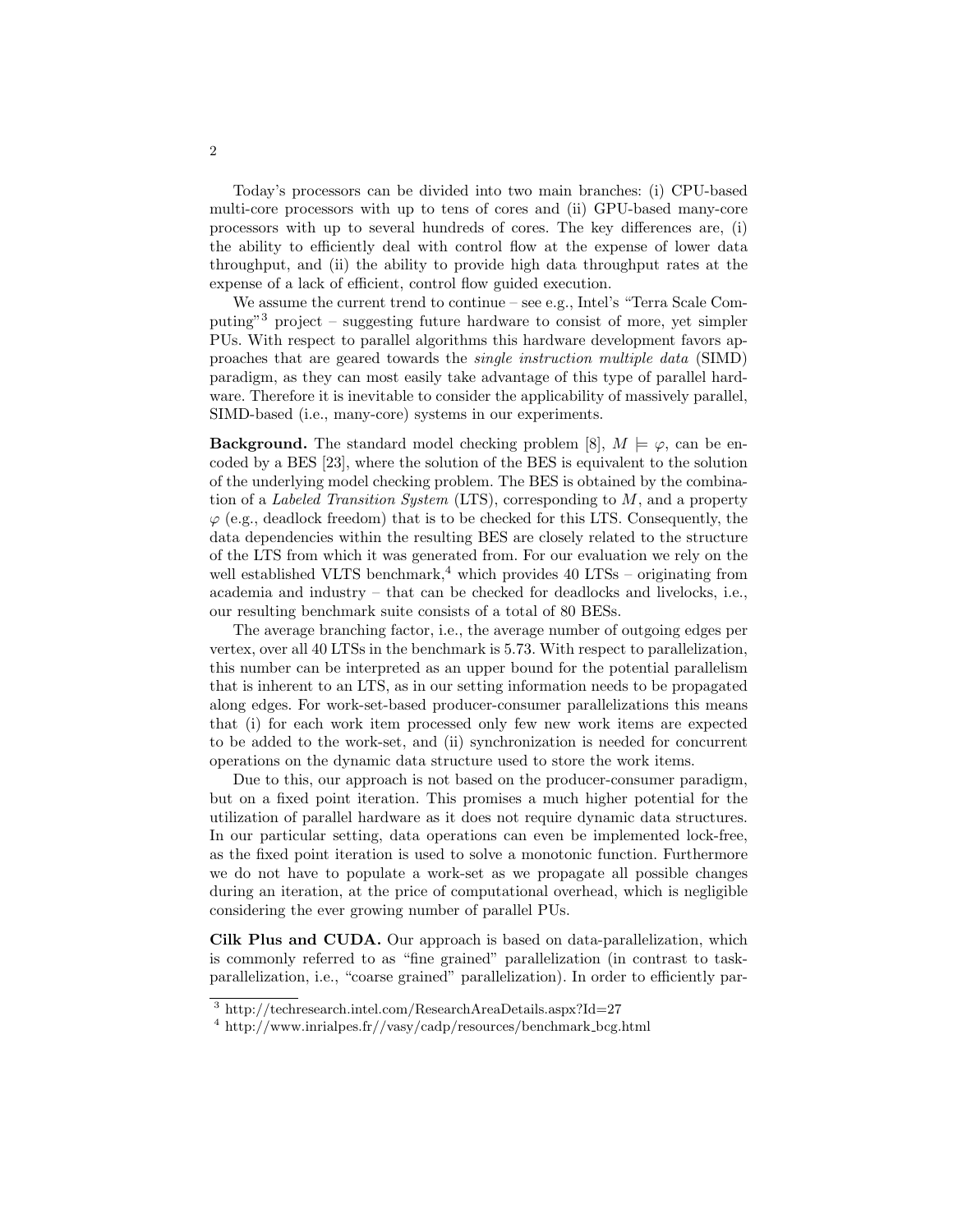allelize this type of problem the choice of framework is very important, as it most significantly influences the overhead connected to context switches. In case of our multi-core parallelization the overhead of manual thread maintenance is not negligible, since the amount of productive work per thread invocation is very limited. Therefore, the direct use of multi-threading environments, such as PThreads [26], is very likely to nullify the gain we expect from the parallelization itself. For this reason we chose Intel's Cilk Plus framework,  $5$  which offers a work stealing based thread-pool and internally employs efficient scheduling and load balancing mechanisms. The scheduling of workers is not explicit and more lightweight than the manual management of threads.

For general purpose programming on GPUs, NVIDIA's Compute Unified De*vice Architecture* (CUDA) $^6$  is the de facto standard framework for parallel computation. It provides an Application Programming Interface (API), allowing the utilization of NVIDIA's GPUs for massively parallel, throughput oriented applications beyond the scope of rendering graphics. As the CUDA framework is tailored to applications with many data-parallel threads, light-weight computations per thread and frequent context switches [13], it is well suited for our application.

Contributions and Related Work. In the area of model checking the sizes of input problems become exceptionally large. For this reason, a lot of research has been put into the development of techniques that can reduce the problem sizes by, e.g., applying abstractions, using efficient data structures such as Binary Decision Diagrams (BDDs), or limiting the exploration of the problem domain only to relevant parts.

In contrast to this, our approach does not aim at a reduction of the problem size, but even favors large problems in order to exploit modern parallel hardware and thereby increasing the performance of model checking. In the context of this paper we want to restrict ourselves to algorithms and tools related to the solution of the (alternation-free)  $\mu$ -calculus [19], along with their parallelization and/or the resolution of BESs. For completeness sake we want to mention two sequential tools, namely "evaluator", which we used to generate random BESs and the BESs from the benchmark suite, and "bes solve", which we used to verify our results – both tools are part of the CADP tool set [24].

Furthermore, we restrict the scope of this paper to the evaluation of the solution step in the model checking process, as there exist several efficient and even parallel approaches for the construction of compact data representations in our setting [3, 4, 20], which can be used for the preprocessing of the input data.

Only two approaches based on the parallel resolution of BESs, are known to us. The first one [28] is based on a multi-core parallelization of the "Gaussian Elimination" as proposed in [23], which turns out not to be viable in practice, due to its exponential space complexity. The second one [18], is tailored to distributed systems aiming at the resolution of extremely large BES instances. There exists

<sup>5</sup> http://software.intel.com/en-us/articles/intel-cilk-plus/

 $6$  http://developer.download.nvidia.com/compute/cuda/4\_0/toolkit/docs/ CUDA C Programming Guide.pdf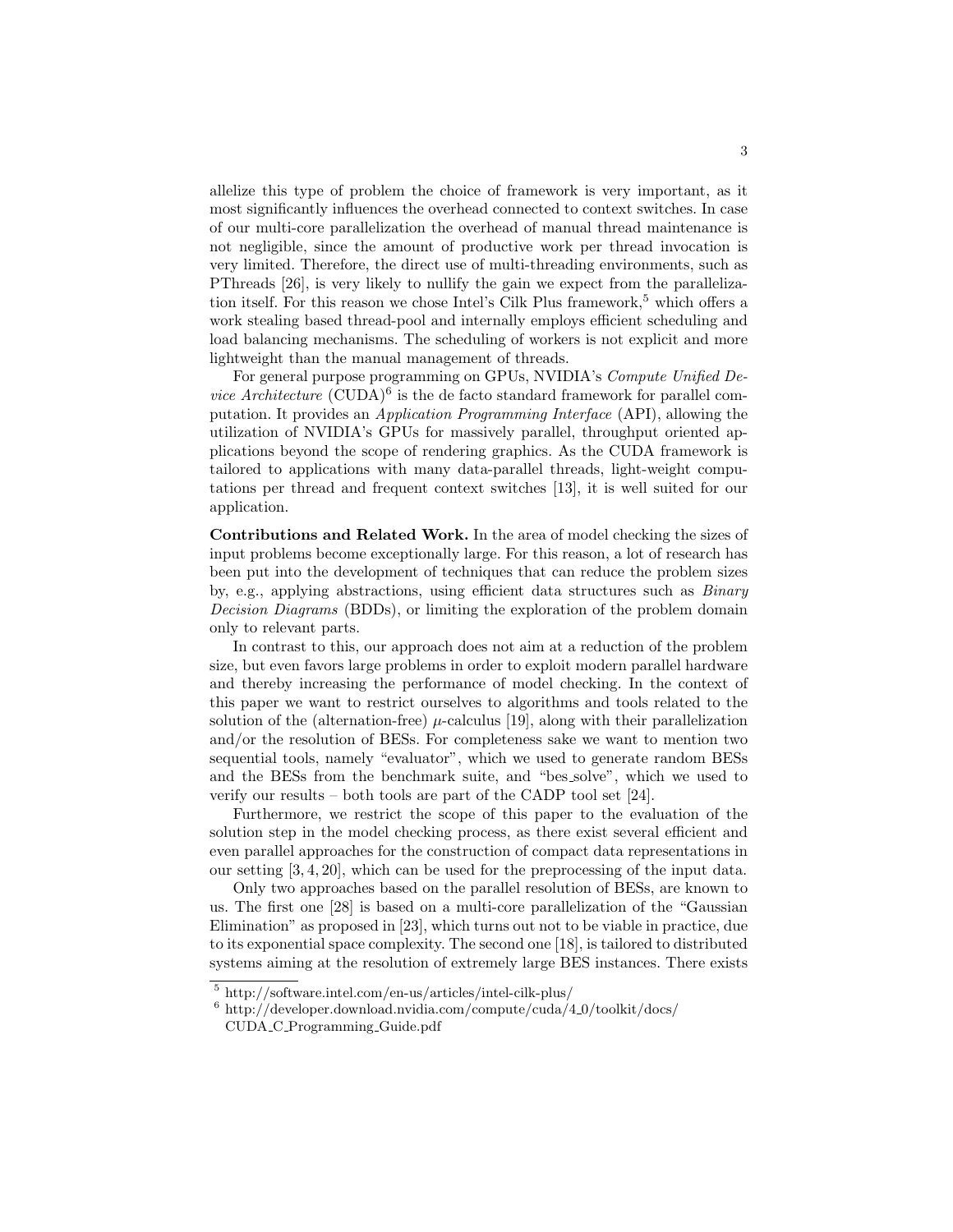further distributed implementations in the general context  $[6, 14, 16, 22]$ , but their general goal, in contrast to our approach, is to increase the total amount of memory in order to deal with larger problem instances, rather than to improve on their run-time performance, as network latency generally degrades the overall performance significantly.

The experimental evaluation of the parity game based approach presented in [27], which performs a parallel resolution of  $\mu$ -formulae on shared-memory multi-core systems, provides scalability results for up to eight workers. Yet, the range of examples is restricted to three Sliding Window Protocol (SWP) and two randomly generated instances and their run-times are not related to existing sequential algorithms. We, however, present a parallel, shared-memory model checking approach that is based on a fixed point iteration used for the parallel resolution of BESs (cf. Sec. 3). Even though this approach is targeted at large BES instances, we are not only concerned about the capability to check large models, but also the improvement of run-time performance. The evaluation of our multi-core implementation confirms the scalability results presented in [27], extends them to a much larger set of different benchmark examples and, most importantly, puts them in relation to an optimized sequential BES solver (cf. Sec. 2). In addition, we show that our approach also scales on many-core architectures, boosting the run-time performance by one order of magnitude, outperforming the optimized sequential baseline significantly (cf. Sec. 4).

# 2 Fixed Points and Boolean Equation Systems

**Fixed Points and the**  $\mu$ **-calculus.** Fixed points may be used to express temporal properties, such as liveness (i.e., something good will eventually happen) and safety (i.e., something bad will never happen). The following intuition describes the meaning of the least  $(\mu)$  and greatest  $(\nu)$  fixed point operators in the context of temporal logic based model checking:  $\mu$  is used to express liveness properties with the initial assumption that every state violates this property and  $\nu$  is used to express safety properties with the initial assumption that every state satisfies this property.

The  $\mu$ -calculus [19] is a powerful formalism, e.g., subsuming the temporal logics LTL, CTL and CTL\* [11], for expressing temporal properties. It is defined by the following grammar:

 $\varphi ::= \top | \bot | X | \neg \varphi | \varphi \wedge \varphi | \varphi \vee \varphi | [a] \varphi | \langle a \rangle \varphi | \nu X. \varphi | \mu X. \varphi$ 

where  $Var$  is a set of propositional variables with  $X \in Var$  and Act is a set of actions with  $a \in Act$ . In our setting  $\mu$ -formulae are used to express properties over LTSs as exemplary depicted in Fig. 1.

Boolean Equation Systems. BESs are sets of equations, resembling monotonic functions over the Boolean lattice  ${false < true}$ , of the form:  $\sigma X = \varphi$ .

Here, the *left hand side* (LHS) X is a Boolean variable from the set of propositional variables  $\chi, \sigma \in {\{\mu, \nu\}}$  are the least and greatest fixed point operators, and the *right hand side* (RHS) is of the form  $\varphi ::= \top | \bot | X | \varphi \wedge \varphi | \varphi \vee \varphi$ .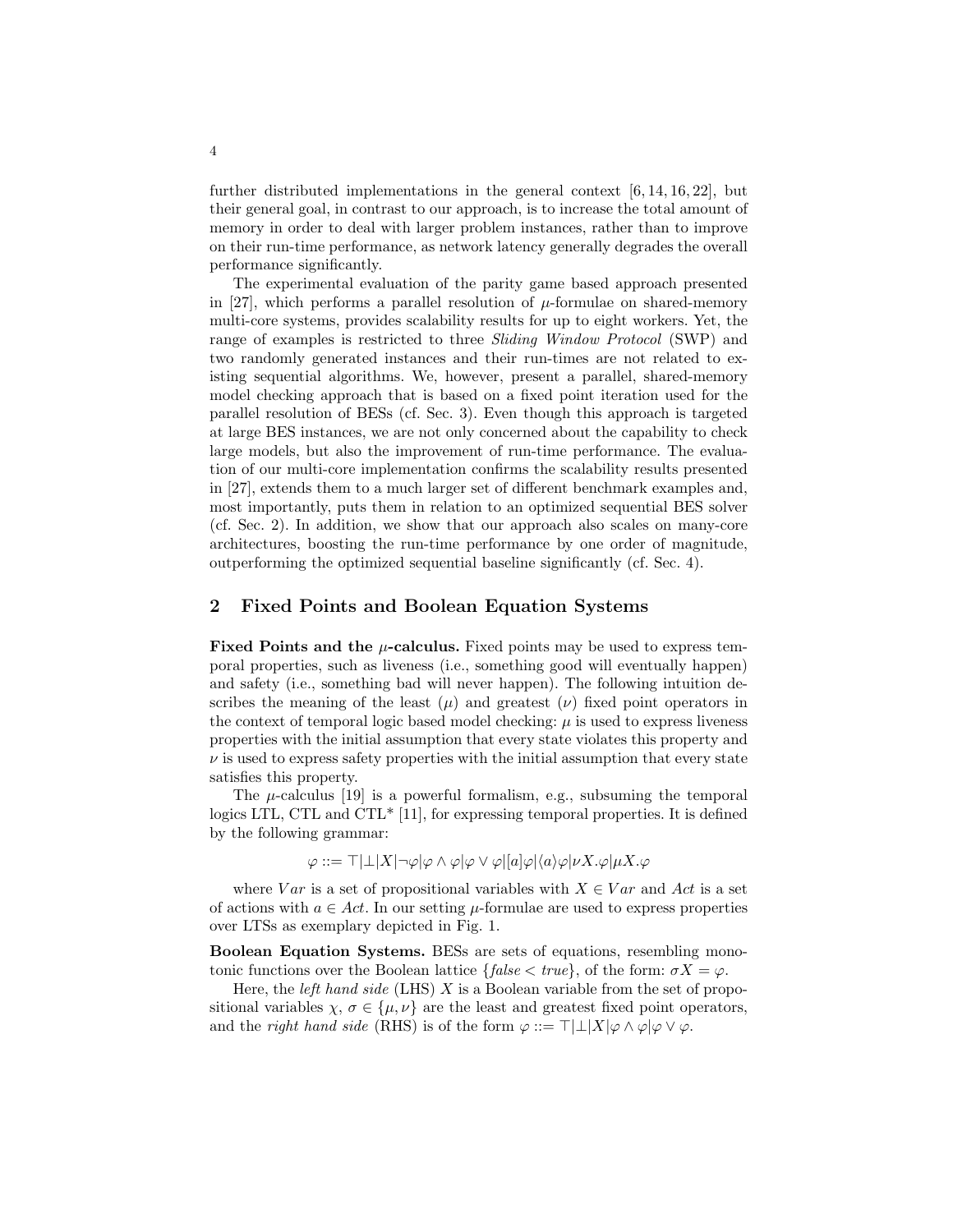

Fig. 1. Interpretation of  $\mu$ -formula over LTSs.

In the context of model checking, BESs are the result of the interpretation of a  $\mu$ -formula over an LTS (cf. Fig. 1). Since the formula has to be verified for every state of the LTS, the resulting BES is of size  $|LTS| \times |\varphi|^k$ , i.e., the size of the BES is proportional to the size of the LTS and exponential in the complexity of the  $\mu$ -formula, where k is the number of alternations of different fixed point operator types binding the same variables. Each fixed point operator of the formula is resembled by a so called block in the resulting BES, containing the set of equations associated with this operator.

While equations may be reordered arbitrarily within a block this is not the case for the ordering of blocks as it may lead to the computation of a wrong fixed point. The order in which blocks have to be processed is defined by their nesting within the  $\mu$ -formula, namely they have to be solved "from inside out". In practice this is not of importance, as  $-$  even though with increasing nesting depth  $\mu$ -formulae become strictly more expressive – it often suffices to consider formulae up to an alternation depth of two [7], which are equally expressive as and may be translated into CTL\* [10].

Optimized Sequential Resolution of BESs. To be able to conduct a fair evaluation of our parallel implementations in terms of run-time competitiveness, we have implemented an optimized, sequential CPU-based algorithm, in style of the "chasing ones" as proposed in [1]. This approach is work-set-based, using a queue to store work items, where a work item is equivalent to one equation of the BES. The computation in this algorithm starts at those equations, where the LHS is directly assigned the value true or false, and propagates this information to all equations relying on the value of these particular LHSs. For this purpose equations must be enriched with information about such backward dependencies. As space and time complexity of this approach are linear in the size of the BES, it is well suited as a baseline for comparison with our parallel implementations.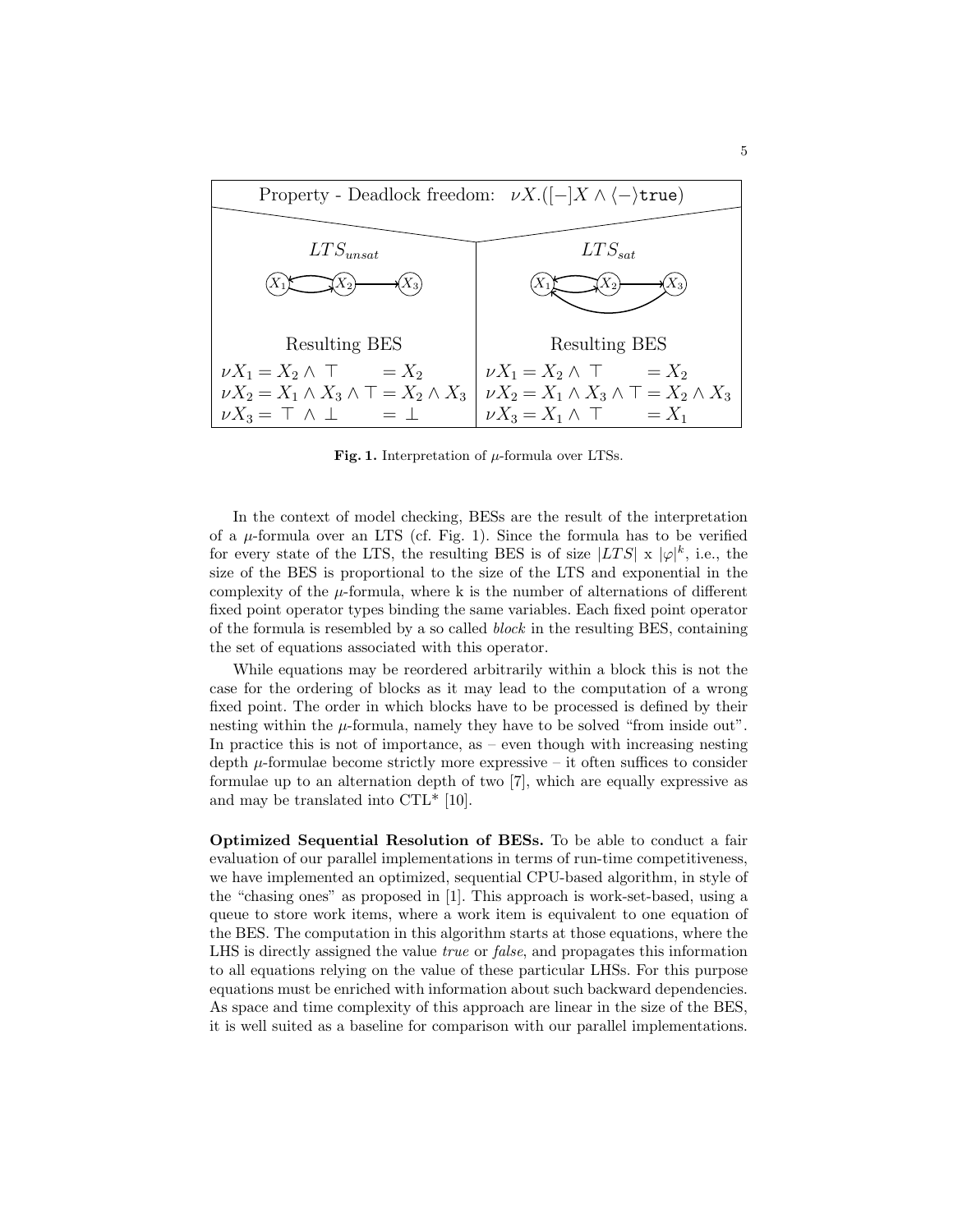### 3 Basic Algorithm and Parallelization

While a lot of effort has been put into the development and optimization of sequential model checking algorithms in order to fight computational complexity and state space explosion, our aim is to investigate whether a parallel approach can be more efficient and provide scalability not only on multi-core (CPU) architectures but also on many-core (GPU) architectures. For this purpose, we chose a fixed point iteration based algorithm, which we show to be well suited for such a parallelization. In this section we first present the algorithmic background of our approach, followed by the concepts of our parallel implementations.

Basic Fixed Point Algorithm. The listing of Algorithm 1 illustrates the fundamental idea of the fixed point computation we employ for the resolution of BESs in our multi-core and many-core implementations.

| <b>Algorithm 1:</b> FIXEDPOINT algorithm |                                                                         |                                                       |  |  |  |  |  |  |  |  |
|------------------------------------------|-------------------------------------------------------------------------|-------------------------------------------------------|--|--|--|--|--|--|--|--|
| Input : BES                              | <b>Output:</b> Solution of BES                                          |                                                       |  |  |  |  |  |  |  |  |
|                                          | 1 Initialization of LHSs                                                | // true for $\sigma = \nu$ ; false for $\sigma = \mu$ |  |  |  |  |  |  |  |  |
| do<br>3                                  | 2 foreach $block$ $B$ do                                                | // block order matters                                |  |  |  |  |  |  |  |  |
| $\overline{\bf 4}$                       | variables Changed $\leftarrow$ false                                    |                                                       |  |  |  |  |  |  |  |  |
| 5<br>6                                   | for each <i>equation</i> $E \in B$ do<br>$LHS \leftarrow$ EVALRHS $(E)$ | // equation order does not matter                     |  |  |  |  |  |  |  |  |
| 7                                        | if LHSChanged then                                                      |                                                       |  |  |  |  |  |  |  |  |
| 8                                        | variablesChanged $\leftarrow$ true                                      |                                                       |  |  |  |  |  |  |  |  |
| 9                                        | while variablesChanged                                                  |                                                       |  |  |  |  |  |  |  |  |

It consists of two nested loops, the outer one over the BES blocks (line 2) and the inner one over all equations within a block (line 5). The inner loop computes the value of the LHS of an equation according to the evaluation of its respective RHS, where the RHS either consists of a terminal value (i.e., true or false) or LHS variables connected by Boolean operators. In the beginning, all LHSs are initialized depending on their associated fixed point operator  $\sigma$ , as *false* in case  $\sigma = \mu$  and true in case  $\sigma = \nu$  (line 1). This *initial approximation* is derived from the Knaster-Tarksi fixed point theorem [29], where  $\mu f = \bigsqcup \{f^i(false) : i \in \mathbb{N}\}\$ and  $\nu f = \prod \{f^i(true) : i \in \mathbb{N}\}\.$  The termination of the fixed point computation is detected by a marker variable, indicating whether one or more LHSs have changed during an iteration (line 9).

Parallel Fixed Point Computation. The core idea for the parallelization of the basic fixed point algorithm is the parallel execution of the inner loop of Algorithm 1 (line 5), computing the LHS value of an equation. It is important to note that the order in which equations are evaluated does not matter within

6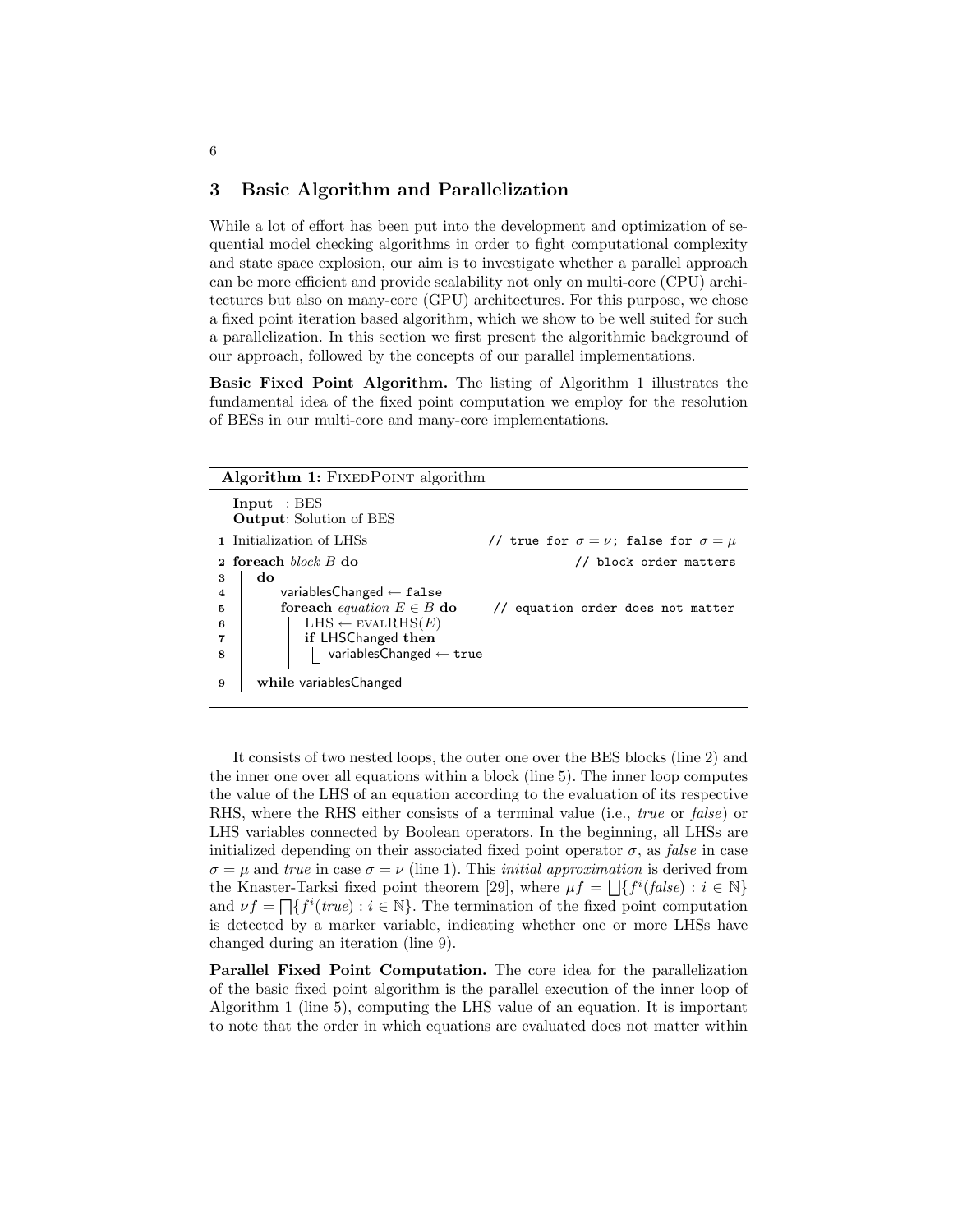the loop, as our parallel frameworks are not aimed at the explicit scheduling of threads. Considering the fact that this operation needs be executed for all equations during each iteration step, this approach exposes much potential for parallel computation, even within one iteration step, as we expect the number of equations to be very large, e.g., the largest LTS in the benchmark contains 33,949,609 states. The soundness of the approach is guaranteed by the fact that BESs resemble monotonic functions, i.e., even if the evaluation of a RHS depends on several other LHS variables – which in a parallel setting are potentially modified concurrently – the updated value of each LHS is available and thus can be propagated in the subsequent iteration.

Multi-Core Data Structure. Data structures for multi-core systems have to follow two main objectives. On one hand they have to provide good data locality, i.e., data necessary for a computation should be closely grouped so it can, ideally, be stored in the same cache line of a CPU. On the other hand, unrelated data should be separated in such a way that it does not interfere with each other in order to avoid harmful effects, such as cache thrashing, where independent data sets depend on and thus compete for the same cache lines. Due to these two factors and the structure of our input data (variable(s)  $\in$ equation(s)  $\in$  block(s)  $\in$  BES) we have decided to use a nested data structure, where each aforementioned component is modeled by a structured type. In this layout, all data needed to evaluate one equation – the most frequent operation in our algorithm – is stored in a single structure resembling an equation, thus, accounting for good data locality. Clearly, this also provides good separation and any further improvement would require machine dependent optimization.

Multi-Core Parallelization. For the parallelization of Algorithm 1 on CPUs we employ the Cilk Plus framework provided by the Intel  $C/C++$  compiler. We chose Cilk Plus because it is well suited for problems with fine grained dataparallelism and irregular structure, as shown in [12], which also is the case in our setting. Cilk Plus maintains a pool of workers, each of which is mapped to a thread during execution, that supports work stealing, i.e., taking over work that was initially assigns to another worker. This is in contrast to having to create, manage and delete threads manually, inducing a much higher overhead.

The key idea of our multi-core implementation is the parallelization of the inner for loop, iterating over the equations, by employing Cilk Plus' parallel version of a for-loop, cilk for. The reasons why we do not require any locking and further modifications are (i) the monotonicity of the Boolean function, as mentioned before, and (ii) the fact that the variable variables Changed indicating a change of LHSs is only reset outside the parallel loop (Algorithm 1, line 4) and set uniformly (only to true) inside the parallel loop (Algorithm 1, line 8), i.e., any worker that has observed a changing variable assigns this value, and thus the value cannot become inconsistent.

Many-Core Data Structure. Data structures used for CUDA accelerated computation must be specially designed for this purpose. They must support independent thread-local data processing, and, at the same time, they must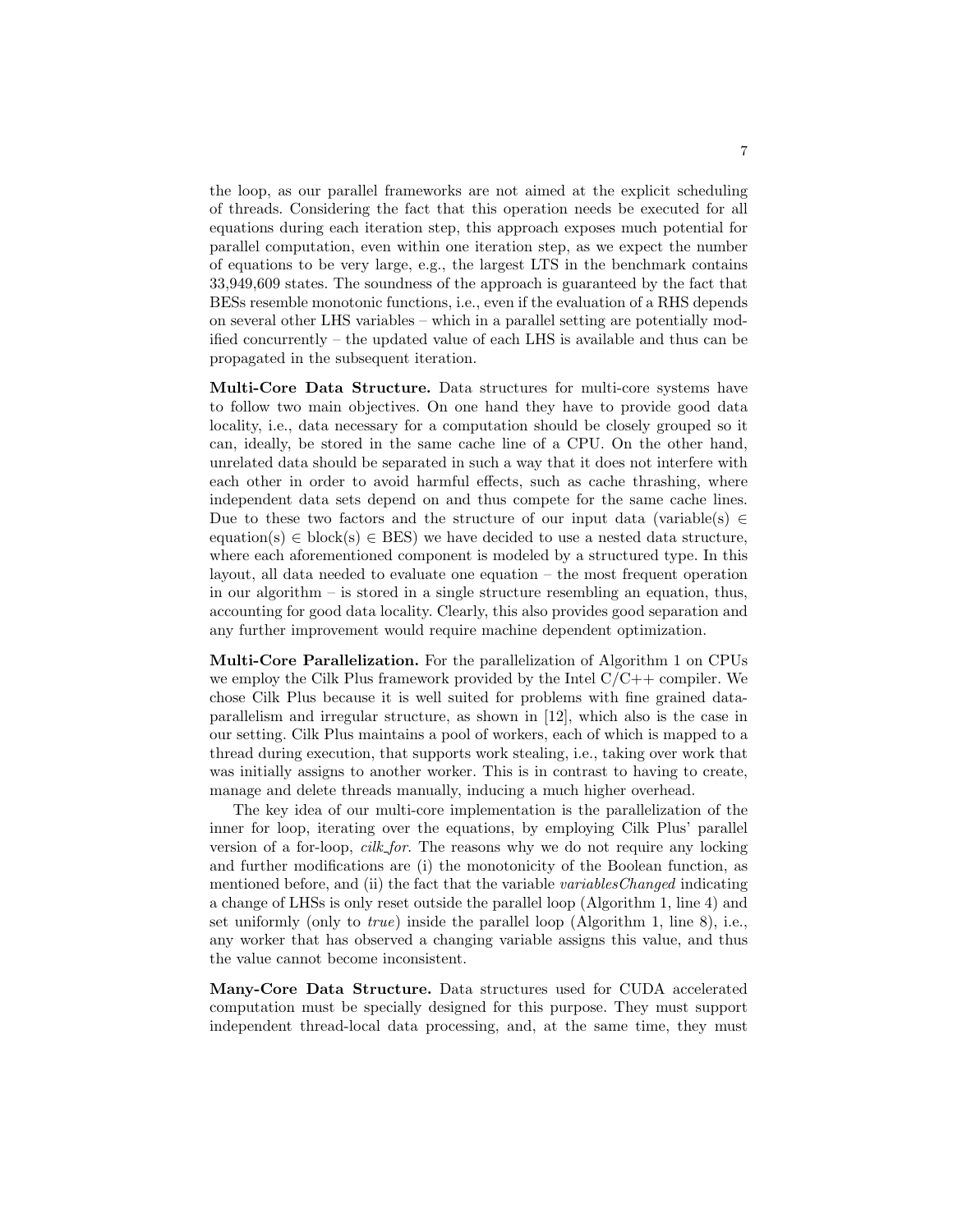also be compact enough to enable good data locality. This is to avoid high latency device-memory access and generally reduce the usage of device-memory bandwidth, which may otherwise become a performance bottleneck [21].



Fig. 2. Generation of adjacency list representation from BES.

A BES may be interpreted as a directed graph where the LHSs are vertices and the dependencies on the RHSs are edges. Such a graph can be encoded as an adjacency matrix and stored using two vectors in compressed sparse row (CSR) format, as depicted in Fig. 2. Sine this data structure has been demonstrated to be efficient for graph based algorithms in the context of CUDA accelerated computation [2, 5, 15] we employ it to store BESs. Each vertex stores the following information: a unique index, its Boolean value along with a flag indicating whether the Boolean value is already computed, and the *type* of Boolean operator (conjunction or disjunction).

In more detail, our representation uses two one-dimensional arrays  $A_i$  and  $A_e$  to encode the directed graph. For all vertices  $v_0$  to  $v_n$ , the sum of outgoing edges is stored in  $A_i$ , such that the number of outgoing edges from a particular vertex  $v_j$  can be computed by  $A_i[j+1] - A_i[j]$ . The idea of this encoding is that the value of an element  $A_i[j]$  serves as an index to the second array  $A_e$ . The array  $A_e$  is a concatenation of ordered lists of target vertices of outgoing edges from individual graph vertices.

The sizes of the arrays  $A_i$  and  $A_e$  correspond to the sizes of the vertex set and edge set of the graph, respectively. The array  $A_i$  not only stores the indices to the array  $A_e$  but also the aforementioned information (index, Boolean value, flag and type). As the on-board memory of GPUs is very limited, we store this additional information in unused bits of  $A_i$ , reducing the space requirement to 4 bytes per vertex.

Many-Core Parallelization. For our many-core parallelization we employ the CUDA framework, in which programs consist of two parts (i) host code running on the CPU and (ii) device code running on the GPU, the so called kernels. A kernel is executed concurrently in many independent data-parallel threads, where a group of threads, called a *warp*, executes on the same processor in a lock-step manner. When several warps are scheduled on a processor, memory latencies and pipeline stalls are hidden by switching to the execution of another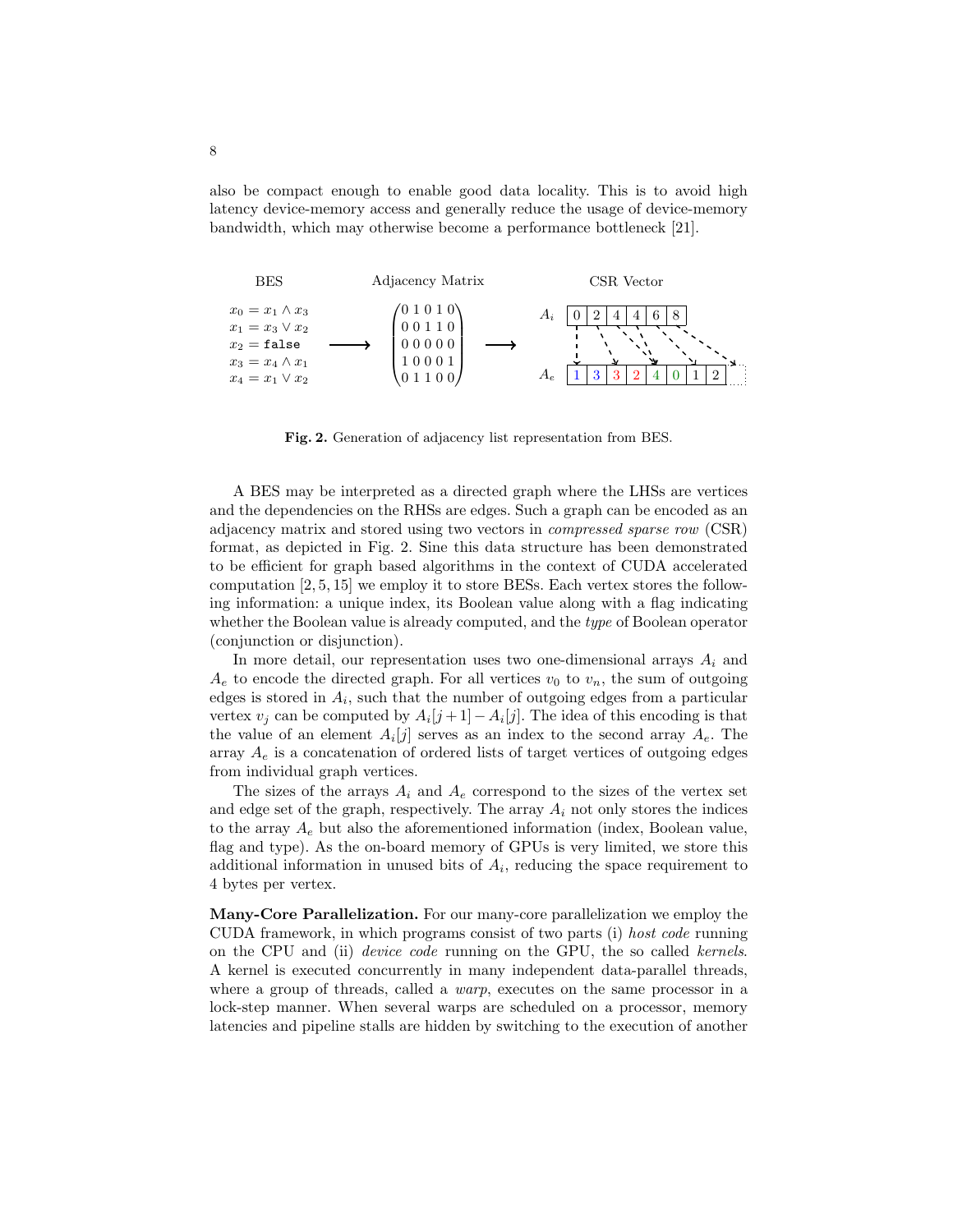Algorithm  $2$ : FIXEDPOINT kernel – run in parallel for every LHS variable

Input :  $g(lobal)A_e$ ,  $g(lobal)A_i$ , fixedPointFound

1 tid ← blockId.x \* blockDim.x + threadId.x 2 myVertex  $\leftarrow qA_i$ [tid] 3 if myVertex.solved then 4 return 5 first  $\leftarrow$  myVertex.index 6 last  $\leftarrow gA_i[\text{tid} + 1].index$ 7 foreach index ∈ first, . . . , last do 8 | targetVertex  $\leftarrow gA_e$ [index] 9 mySucc  $\leftarrow gA_i$ [targetVertex] 10 if mySucc.value  $\neq$  myVertex.type then // type  $\vee \equiv 0$  and type  $\wedge \equiv 1$  $11$  break 12 if myVertex.*value*  $\neq$  mySucc.*value* then 13 | myVertex.solved  $\leftarrow$  true 14 myVertex.value  $\leftarrow$  mySucc.value 15  $\int qA_i[\text{tid}] \leftarrow m\gamma\text{Vertex}$ 16 fixedPointFound ← false

warp. The CUDA framework is optimized for large numbers of simple parallel computations without explicit scheduling of threads.

For this reason the work-flow of our CUDA accelerated fixed point computation is divided into two parts. The host code, executing on the CPU, iterates over the outer loop, i.e., the loop over all BES blocks, and calls the CUDA kernels executing on the GPU from within this loop. Each of the kernels is computing the solution for one LHS, i.e., evaluating one RHS. The CUDA kernel is invoked as long as LHSs change. Its pseudo code is provided in Algorithm 2.

This approach exposes fine grained data-parallelism, requiring a dedicated thread to be executed for every vertex (LHS) of the graph (each item of Array  $A_i$ ). Each thread first loads the data of a vertex from Array  $A_i$  (stored in global memory) into a local copy (line 2) and checks if the corresponding LHS has already been solved (line 3). Then, it processes all immediate successors (loop on line 7), representing the RHS of the corresponding equation. The algorithm employs a lazy evaluation of the equations. In case that a value within a RHS immediately determines the value of the LHS (i.e., the RHS is a purely disjunctive term where at least one variable is *true*, or a purely conjunctive term and at least one variable is  $false$ ), the loop is broken (line 11). Finally, the Boolean value of the evaluation of the RHS (stored in  $mySucc.value$ ) is compared to the Boolean value stored in the corresponding LHS (line 12). If the two values differ the result of the evaluation is assigned to the respective LHS, written back to Array  $A_i$  (line 15), and the fixed point flag is set to *false* indicating that the fixed point is not yet reached.

Many-Core Optimizations. For the GPU-based implementation we have experimented with two optimizations.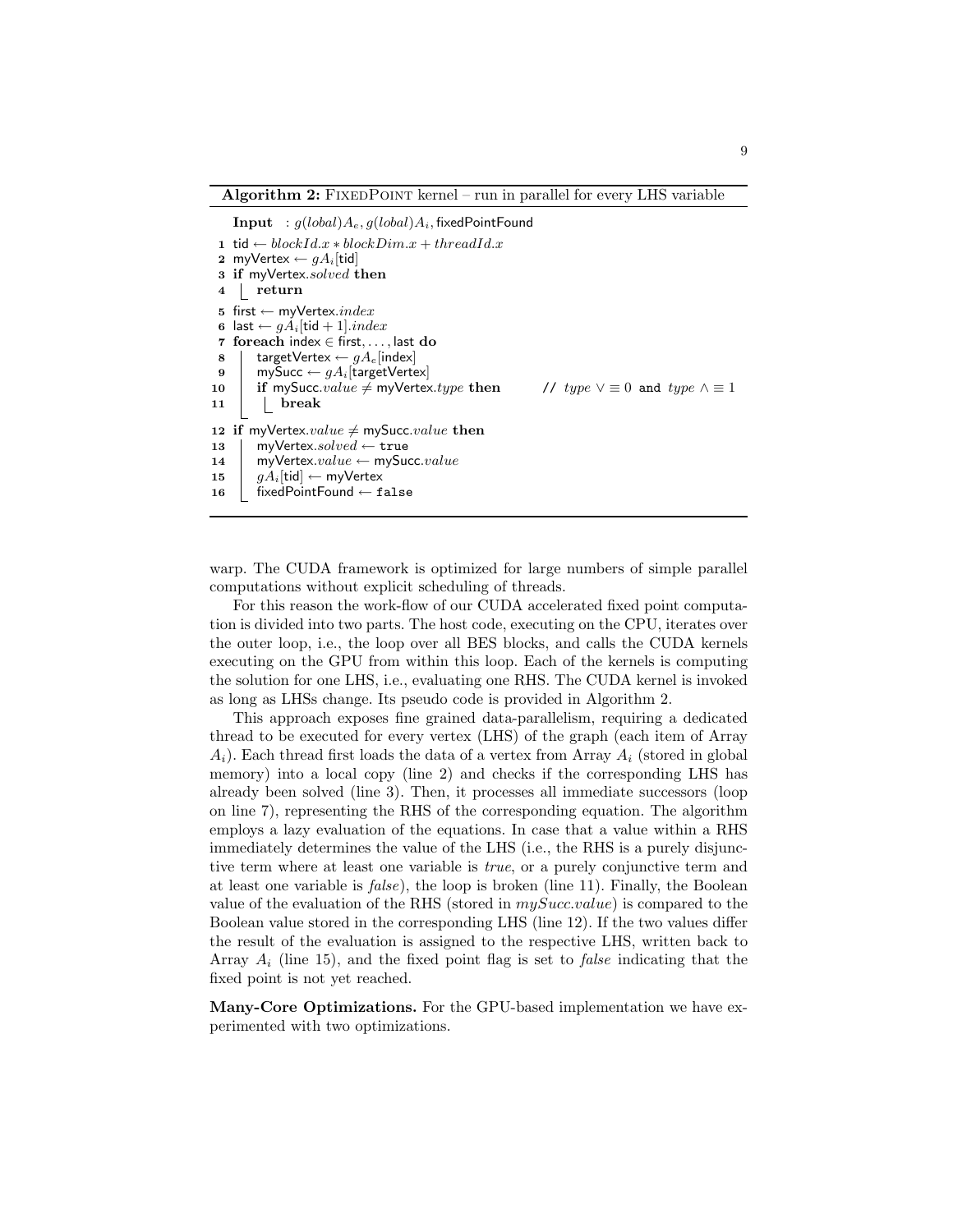The first one is the so called "intra-warp fixed point iteration." It is based on the observation that all threads within a warp have to load the required data from global memory into local copies. All operations are performed on the local copies, which are written back to global memory at the end of the execution of the warp. This means that updated LHSs do not become visible to other threads until the next iteration step and, thus, changes can only be propagated one step per iteration. The intra-warp fixed point iteration is intended to increase the number of propagations by performing multiple iterations on the equations bundled in a warp and thereby propagating changes of LHSs within this warp.

The second optimization is an extension to the aforementioned intra-warp fixed point iteration. It utilizes the GPU's shared memory, which provides a fast local memory for single thread or warp, allowing the intermediate storage of data. We use this shared memory to optimize the execution of the kernel by copying the LHS variables contained in a RHS from global memory to shared memory. When the data of a LHS is required by the kernel, the copy in shared memory is utilized instead of the one in global memory. When the kernel returns, the copy is written back from shared to global memory. However, the indirection on line 9 potentially requires further LHSs; this data can either be read from global memory as before or also be copied to shared memory. This reduces access to global memory but requires additional load and store operations before and after each thread invocation.

## 4 Experimental Evaluation

In this section we experimentally evaluate the scalability of our parallel approach in its CPU and GPU variants and demonstrate the competitiveness of the GPU version when compared to the optimized sequential algorithm, using the VLTS benchmark suite.<sup>7</sup> In order to provide an outlook on the generality of our results, extend this evaluation using randomly generated BESs. Furthermore, we evaluate the structure and density of the BESs generated from the benchmark suite. Besides the run-time based comparison we provide important insights to the specifics of BESs in the context of model checking, i.e., we present heuristics for the order in which equations are to be solved that yield significant speed-ups for BESs resolution in this context.

Benchmark Suite. Our experiments were conducted using the VLTS benchmark suite that was compiled within a joint project of CWI<sup>8</sup> and INRIA<sup>9</sup>. It consists of 40 examples from academia and industry, provided as LTSs with numbers of states ranging from 289 up to 33,949,609. The four largest examples of the benchmark were solved for the first time in 2005 [16].

The background of the benchmark examples varies greatly; thus, different properties could be checked for individual examples. For our evaluation we use

 $^7$ http://www.inrialpes.fr//vasy/cadp/resources/benchmark\_bcg.html

 $8 \text{ http://www.cwi.nl/}$ 

 $9 \text{ http://vasy.inria.fr/}$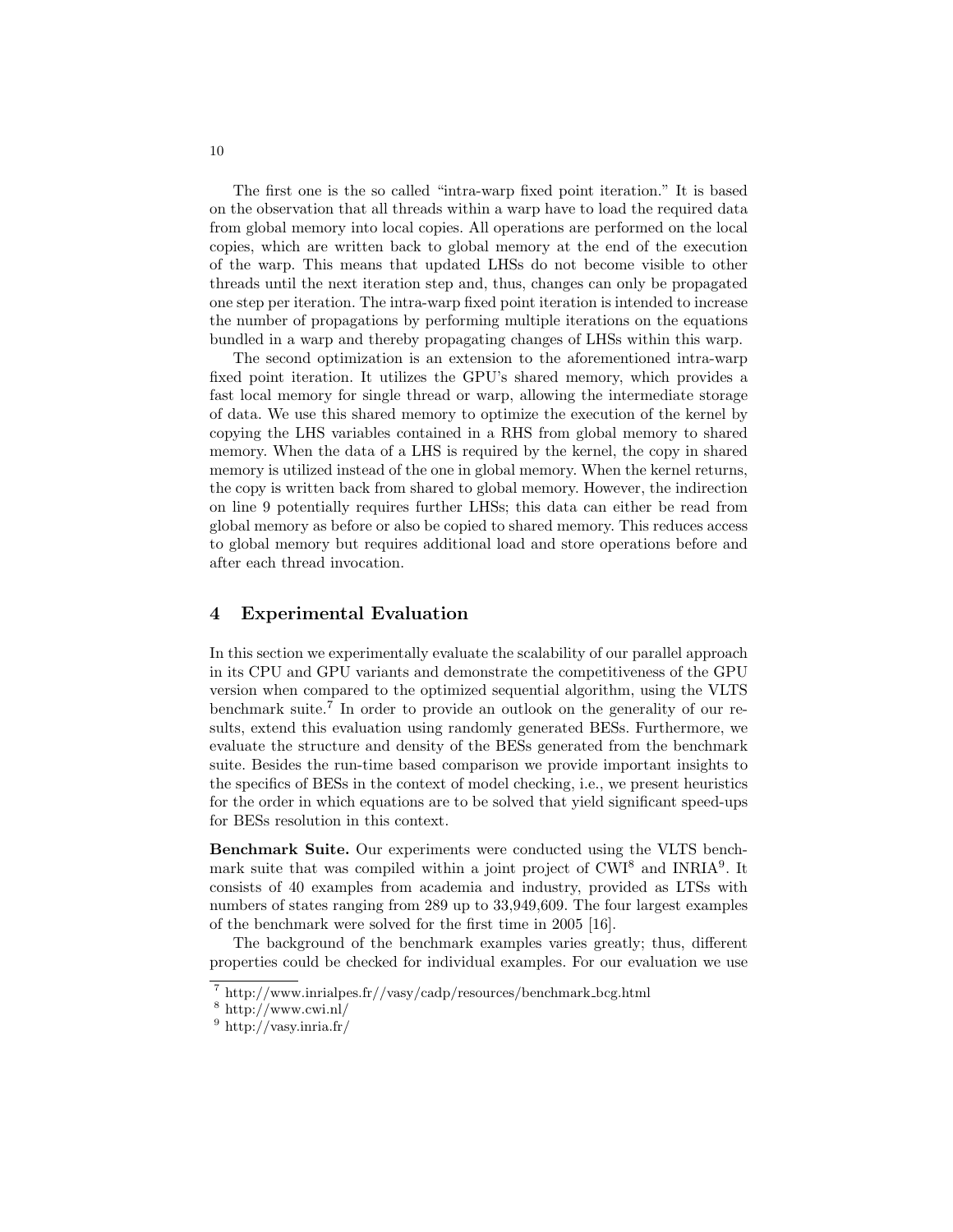Table 1.  $\mu$ -Formulae of Properties

| Property | $\mu$ -formula                                                      |
|----------|---------------------------------------------------------------------|
|          | Deadlock freedom $\nu X.([-X \wedge \langle - \rangle true)$        |
| Livelock | $ \mu X.(\langle - \rangle X \vee \nu Y.(\langle \tau \rangle Y)) $ |

two representative properties, namely deadlock freedom and livelock, which can be checked for all examples of the benchmark suite (cf. Table 1 for their formalization). For these properties results are also provided by the authors of the benchmark, thus allowing a direct verification of the correctness of the results of our implementations.

The images of some exemplary BESs, as depicted in Fig. 3, show the significant variance in structure and density of the LTSs provided in the benchmark. The images are visualizations of the adjacency matrices of the respective BESs, with the origin, i.e., the LTSs initial state, on the top left.

In contrast to intuition, our experiments suggest that this information about structure and density does not usefully correlate with the scalability and/or runtime performance of our approach. This is the case for the following reasons: (i) the run-time generally depends on the question whether the property, which the LTS is checked for, is fulfilled or violated; (ii) the fact that our approach does not favor local propagation of changing variables, but globally propagates all possible changes during an iteration; (iii) the fact that our approach performs best in cases that expose large numbers of concurrent changes rather than sequential chains of changes. Unfortunately, none of these factors can be estimated sensibly and extracted from a BES's structure.



Fig. 3. Visualization of benchmark examples as adjacency matrices.

Hardware. Our experiments were carried out on different hardware platforms for (i) the CPU and (ii) the GPU version of the implementation: (i) Two interconnected Intel XEON E7-4830 Processors @ 2,13 GHz, each with 8 physical cores and Hyper-Threading enabled (i.e., a total of 32 logical PUs) and 64 GB DDR3 RAM @ 1333 MHz, running Windows 7 64-bit, and (ii) one AMD Phenom II X4 940 Processor @ 3,0 GHz, 8 GB DDR2 RAM @ 1066 MHz along with (a) one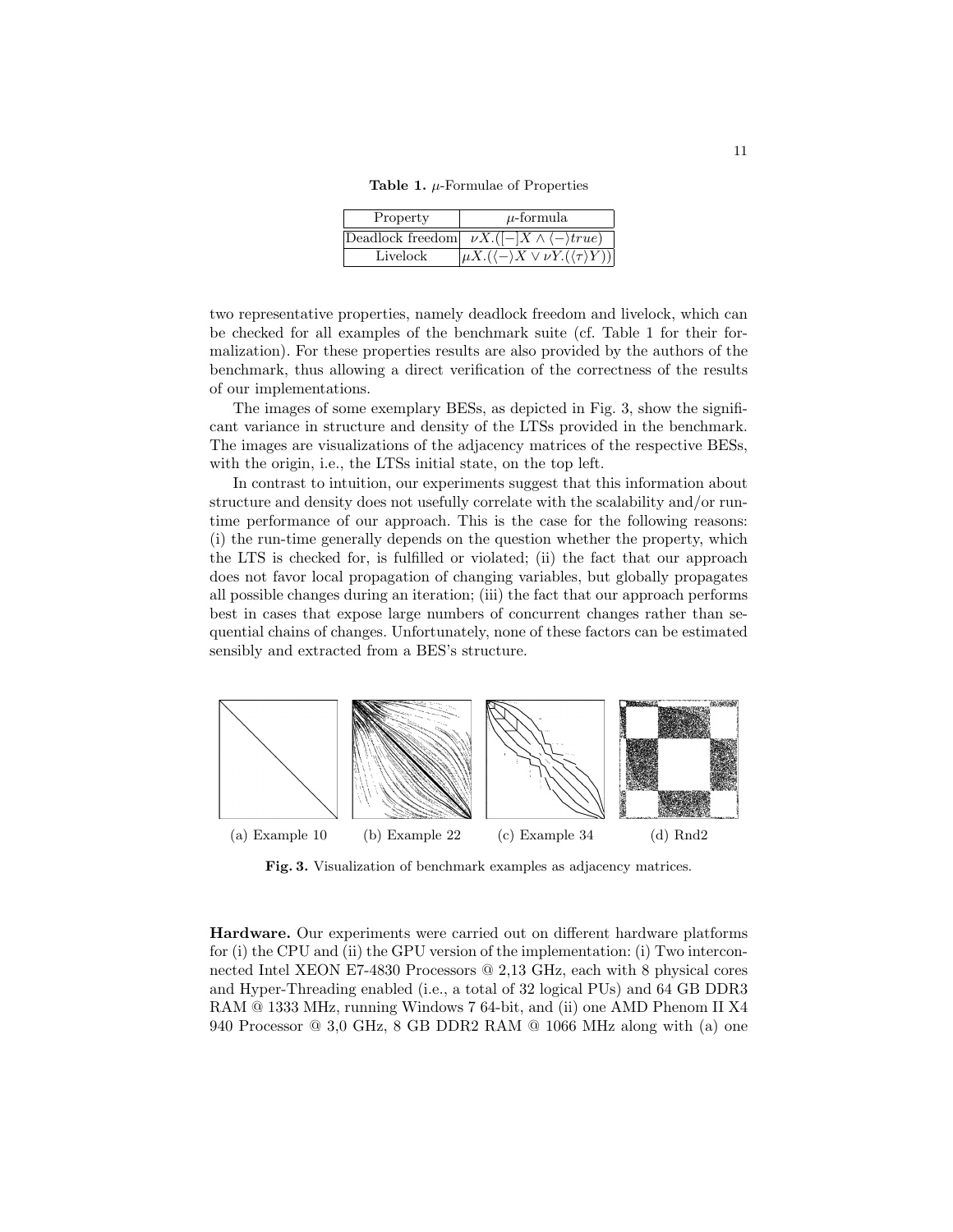NVIDIA GeForce GTX 280 GPU with 1 GB of global memory, 16KB of shared memory per multiprocessor, providing 240 CUDA cores, and (b) one NVIDIA GeForce GTX 480 GPU with 1.5 GB of global memory, 48KB of shared memory per multiprocessor, providing 480 CUDA cores, running Debian 6.0 64-bit on kernel 2.6.39.

Although the systems use different CPU types this fact does not affect our results as we did not evaluate a hybrid approach, but only pure CPU and GPU versions of the respective algorithms.

| Algorithm                    |                               |        |                | Random |     |     |     |    |     |     |                                                |           |
|------------------------------|-------------------------------|--------|----------------|--------|-----|-----|-----|----|-----|-----|------------------------------------------------|-----------|
|                              |                               | 10     | 21             | 22     | 31  | 32  | 33  | 34 | 35  | 39  |                                                | Rnd1 Rnd2 |
| <b>CPU</b>                   | sequential<br>(i)             |        | 19             | 18     | 573 | 475 | 737 |    | 704 | 901 | 3891                                           | 7801      |
|                              | (ii) parallel                 |        |                |        |     |     |     |    |     |     | 2538 77 611 1564 1786 2764 279 4325 8170  7966 | 40576     |
| <b>GPU</b>                   | (iii) unoptimized $ 1336 17 $ |        |                | 68     | 217 | 113 | 359 | 51 | 242 | 290 | 350                                            | 1840      |
| <b>GTX 280</b>               | $(iv)$ intra-warp             | 104 22 |                | 69     | 320 | 149 | 528 | 52 | 404 | 344 | 493                                            | 2594      |
| <b>GPU</b><br><b>GTX 480</b> | (iii) unoptimized             | 703    | 6              | 33     | 75  | 46  | 105 | 6  | 98  | 125 | 178                                            | 992       |
|                              | $(iv)$ intra-warp             | 40     | $\overline{7}$ | 28     | 109 | 63  | 157 | 6  | 152 | 158 | 248                                            | 1391      |
|                              | shared mem<br>$\mathbf{V}$    | 38     | 40             | 59     | 659 | 341 | 862 | 48 | 190 | 227 | 315                                            | 1800      |

Table 2. Overview of Run-Times for CPU- and GPU-based implementations [ms]

Overview. Table 2 provides an overview of the run-times of the following algorithms: (i) the optimized sequential work-set-based CPU implementation (the baseline for our comparison), (ii) the parallel Cilk Plus based CPU implementation, (iii) the unoptimized GPU implementation without any optimization, (iv) the GPU implementation with intra-warp iteration, and (v) the GPU implementation utilizing shared memory. In case of the GTX 280 GPU, we omitted the results for (iv), the shared memory implementation, since this GPU does not provide a sufficient amount of shared memory for this optimization. Note that in the case of parallel CPU implementation we list the best runtimes available among the numbers of cores that have been utilize.

Because of space limitations, we restrict selection of benchmark examples in Table 2 to those for which the run-time of the GPU implementation is sensibly measurable, i.e., larger than 5 [ms]; nonetheless we conducted our experiments for the entire benchmark suite. The numbering of the benchmark examples refers to their position in the table provided on the VLTS website<sup>10</sup>, which is sorted in ascending order relative to the number of states of the LTS, thus, Example 10 is  $vasy_225_225$ , Example 21 is  $vasy_166_2651$ , Example 22 is  $cwi.214.684$ , Example 31 is  $vasy.2581.11442$ , Example 32 is  $vasy.4220.13944$ , Example 33 is  $vasy_4338_15666$ , Example 34 is  $vasy_6020_19353$ , Example 35 is  $vasy_06120_011031$  and Example 39 is  $vasy_012323_027667$ . In this naming scheme

 $\frac{10 \text{ http://cadp.inria.fr/resource/benchmark_bcg.html#section-5}}{10 \text{ http://cadp.inria.fr/resource/benchmark_bcg.html#section-5}}$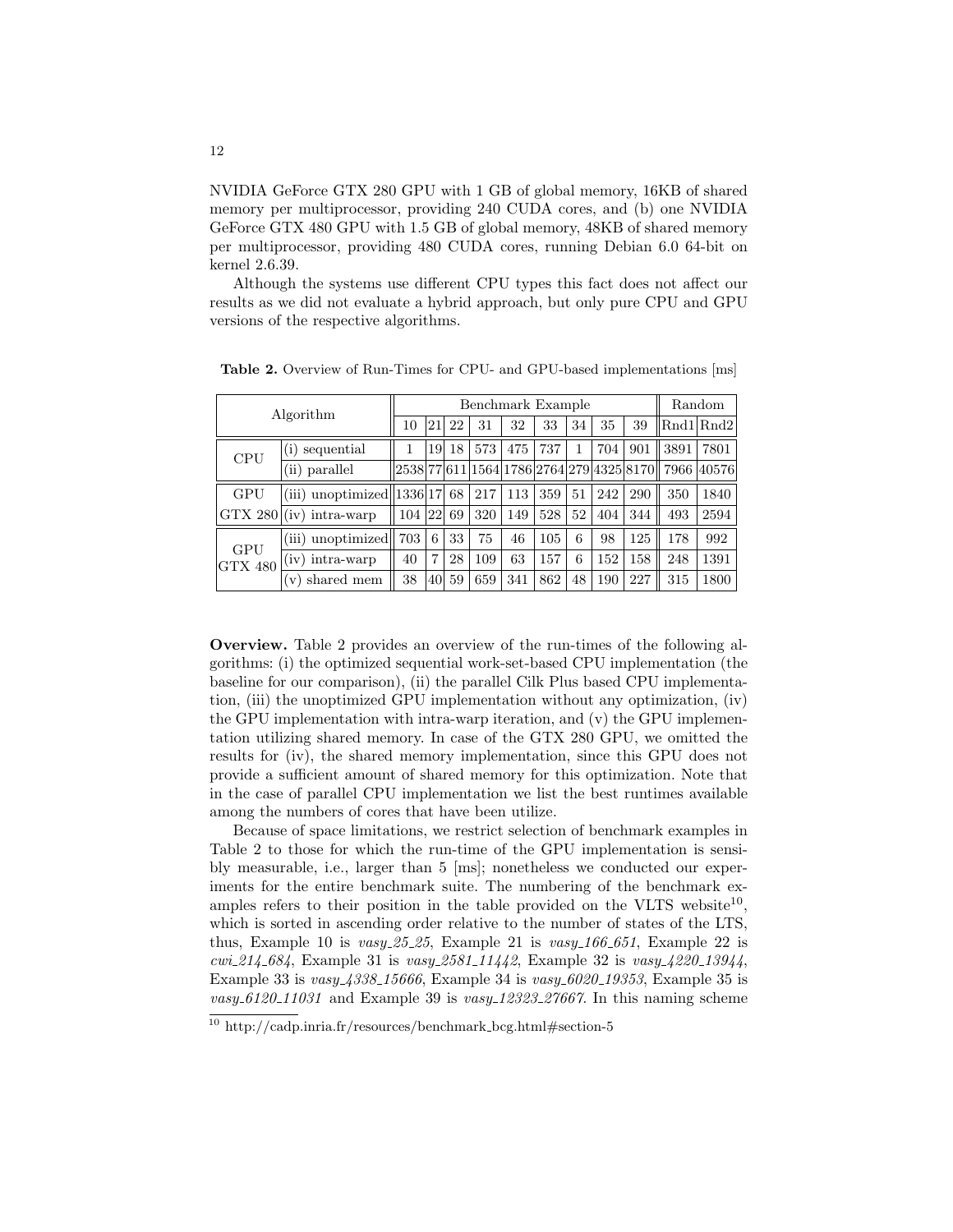the first number is the number of states divided by 1000, and the second number is the number of transitions divided by 1000.

Furthermore, all examples in Table 2 are checked for the deadlock freedom property as only eight of the 40 LTSs contain livelocks. Nonetheless, our general statements about scalability and competitiveness have been evaluated and are valid for the entire benchmark suite. In order to extrapolate our results and obtain more insight to the specific structure of the benchmark's LTSs, we extend our evaluation to randomly generated BESs. We evaluate a total of five examples with the number of states ranging from 1 to 10 million; Rnd1 and Rnd2 are two representatives illustrating our observations for this class of BESs.

We omit memory consumptions of our implementations in the table, as (i) our parallel versions operate on a static data structure that is linear in the size of the input BES (ranging from approximately 90 KB up to 4.5 GB) and (ii) it is not our aim to evaluate or optimize memory efficiency in the scope of this paper, especially since all benchmark examples easily fit our systems memory.

Multi-Core Performance. The results in Table 2 clearly show that our multicore implementation is outperformed significantly by the optimized sequential baseline. The reason for this is the low total number of parallel PUs (32 logical cores) and thus, the computational overhead of the fixed point iteration is too large compared to the amount of productive work and cannot be compensated by parallel processing power. This observation is supported by the two graphs in Fig. 4, which show the overall scalability of our CPU-based approach for an increasing number of parallel workers. This result is in accordance with [27] and extends their results to our much larger benchmark suite.

The data for the two graphs in Fig. 4 is averaged over all 40 benchmark examples, but separately evaluated for the two properties: deadlock freedom (Fig. 4(a)) and livelock (Fig. 4(b)). It shows that the average scalability is below linear for both properties, but observable for up to eight workers, which corresponds to the number of physical cores of one CPU in our system. It is important to remark that the shape of the two graphs, suggesting better scalability for LTSs that have been checked for the no deadlock property, is affected by the fact that there are 20 examples containing deadlocks, while only 8 examples contain livelocks. In the case of the trivial examples, i.e., those that do not contain deadlocks/livelocks, the algorithm needs to perform only one iteration, which has the significant impact on the scalability.

The super-linear speed-up in Fig. 4(a) can be explained by the parallel execution of workers. As the Cilk Plus framework may schedule the evaluation order of equations differently from the original one in the BES, this may lead to a faster propagation of updated LHSs, requiring less iterations and thus result in the seemingly above linear boost in performance.

Many-Core Performance. The evaluation of our many-core implementation is aimed more at the competitiveness of our approach when compared to the optimized sequential baseline than at its scalability. The scalability analysis of our many-core implementation is much more difficult than for the multi-core implementation as we had to use different GPU devices that are not comparable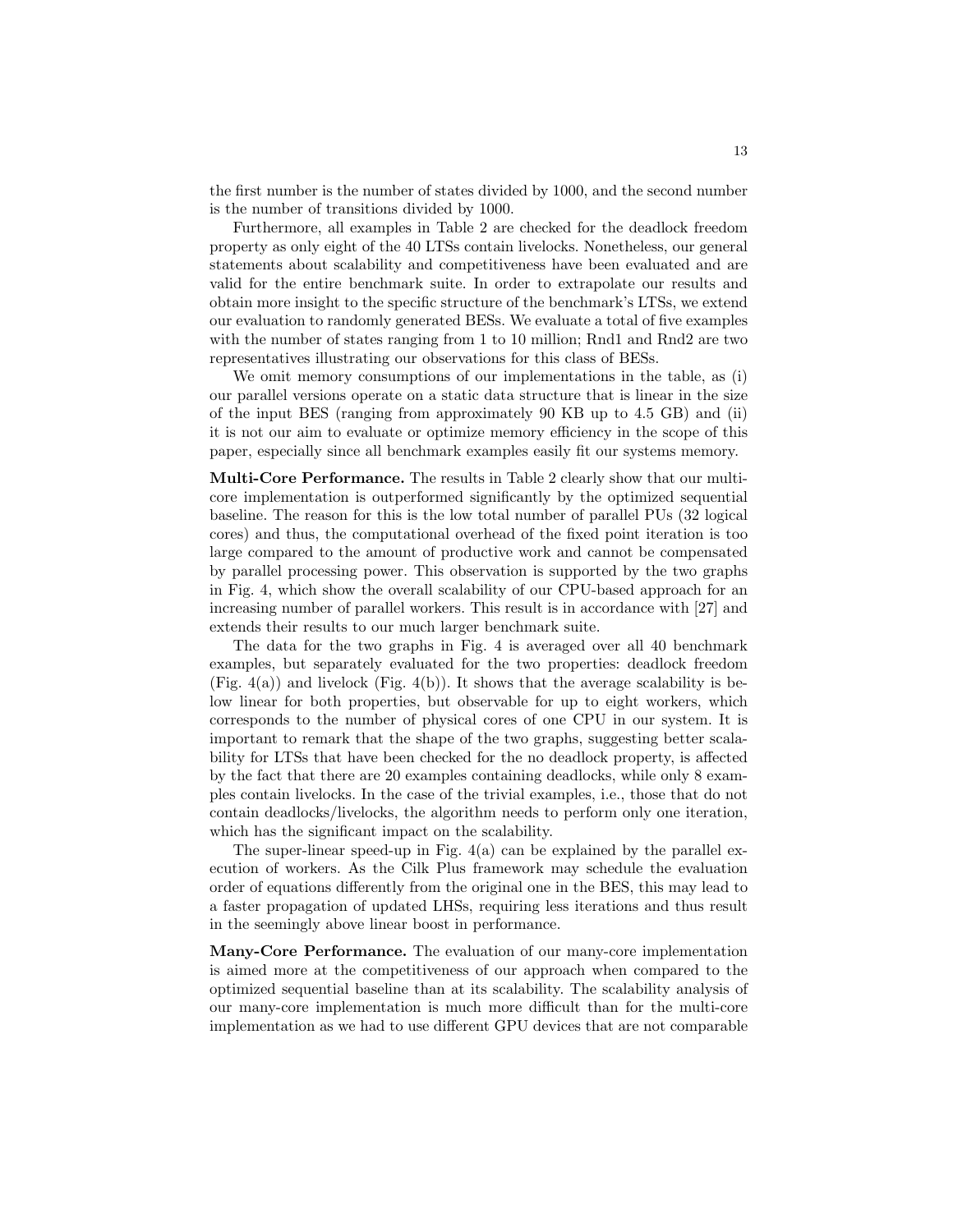

Fig. 4. Scalability of our multi-core implementation.

with respect to some important specifications. Not only did the number of CUDA cores double from the GTX 280 to the GTX 480, but also the clock rate and the available amount of memory increased significantly. For this reason we did not evaluate the scalability aspect beyond the scope provided in Table 2, which shows a significant boost in performance for the GTX 480. Further evaluations of scalability, e.g., on clusters of GPUs, are subject to future work.

The main limitation of the GPU parallelization is the length of the chain of propagations of LHS values. The example 10 in the benchmark suite contains an artificially long chain of dependencies from the initial state to the last state (cf. Fig. 3(a)). For this example, the number of iterations is equal to the number of states for the unoptimized version of our many-core implementation, yet it is a prime candidate to benefit from the intra-warp iteration as the changes can be propagated ideally within the equations of a warp.

However, the remaining benchmark examples do not have such an extreme structure and therefore the intra-warp iteration, on average, does not provide any advantage, but rather induces overhead as the comparison of run-times in Table 2 shows.

Since the efficiency of our shared memory optimization is tightly coupled to the intra-warp iteration, it can only improve the performance of the many-core implementation in those cases in which the intra-warp iteration actually works. Due to this reason, the results for this optimization in Table 2 are, not surprisingly, even worse than for the intra-warp iteration because the transfer times from and to shared memory degrade the run-time performance even further. Moreover, in order to use the shared memory, the required data (the part of a BES corresponding to a block) has to fit the limited size of the GPUs shared memory. The size of the data that has to be stored in the shared memory is given by the block size - a number of vertices in one block and by the number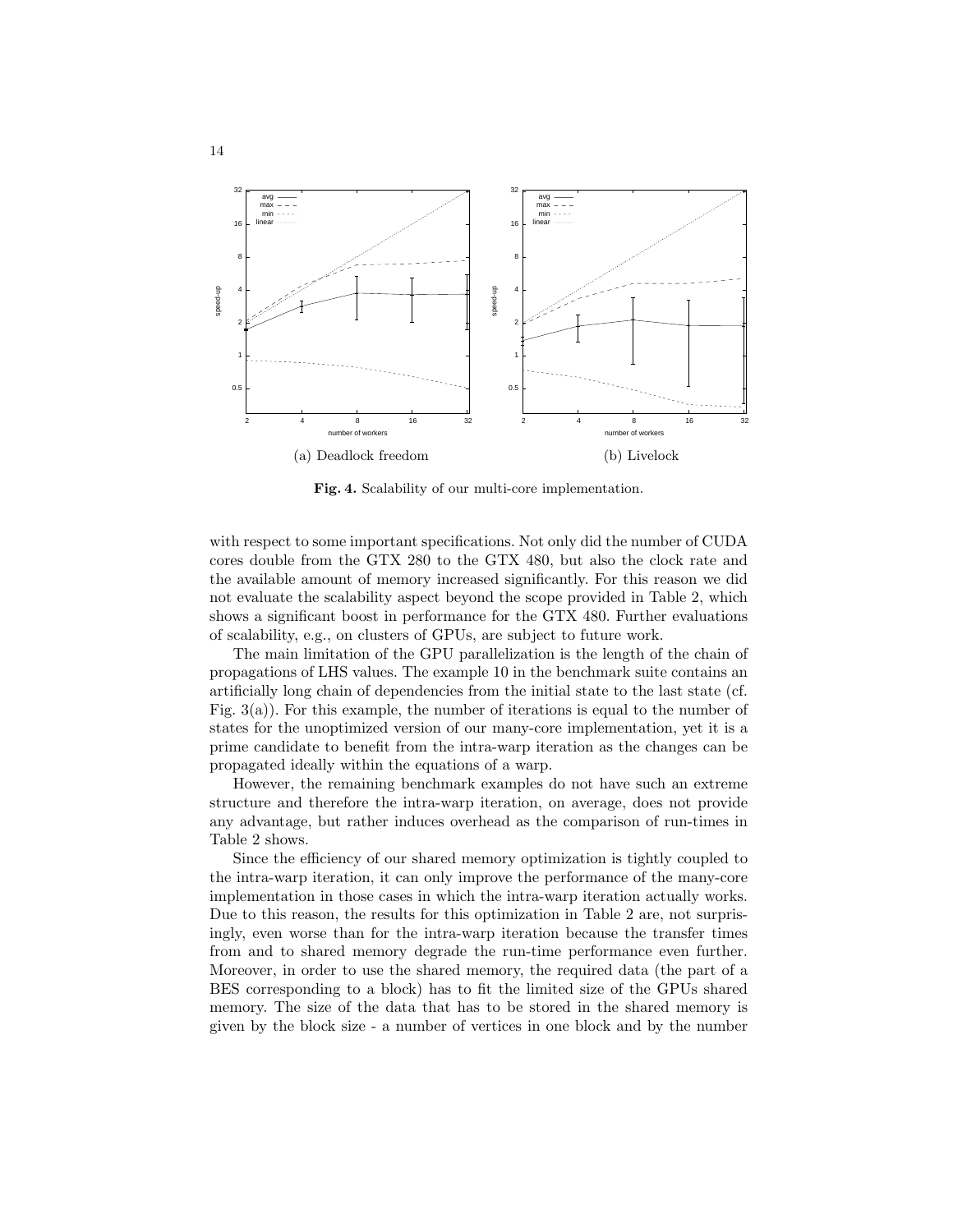of their successors. In the case the average out-degree (the average number of RHS variables per equations) is high, we have to decrease the group size. This can lead to underutilization or low occupancy of the individual multiprocessors and thus significantly reduces the performance of the algorithm.

As documented in Table 2 we have shown that our GPU-based implementation of the resolution of BESs provide significant speed-ups for most cases of the benchmark examples and especially for the randomly generated BESs. Surprisingly, the GPU implementation with no optimizations yields the best results, since in most of cases the structure of the inspected BESs does not allow to benefit from the designed optimizations.

#### Impact of Ordering Heuristics on the Number of Iterations.

| Heuristic                                          |                | Benchmark Example |   |                                          |   |   |   |    |   |                                                   |                 |                             |   |   |   |   |   |                         |   |             |
|----------------------------------------------------|----------------|-------------------|---|------------------------------------------|---|---|---|----|---|---------------------------------------------------|-----------------|-----------------------------|---|---|---|---|---|-------------------------|---|-------------|
|                                                    | 4              | $\mathbf{5}$      |   | 10                                       |   |   |   |    |   | $15 16 18 19 21 22 25 27 30 31 32 33 35 37 38 39$ |                 |                             |   |   |   |   |   |                         |   |             |
| Forward                                            |                |                   |   | $ 64 19 7 25219 19 33 23 18 33 208 24 7$ |   |   |   |    |   |                                                   |                 |                             |   |   |   |   |   | 56 32 23 34 33 20 29 29 |   |             |
| Vectorized $ 64 19 7 25219 23 37 23 19 37 213 24 $ |                |                   |   |                                          |   |   |   |    |   |                                                   |                 | $\overline{7}$              |   |   |   |   |   | 56 37 25 37 34 20 29 29 |   |             |
| Reverse                                            | $\overline{2}$ | 4                 | 3 | $\overline{2}$                           | 7 | 8 | 8 | 5  | 8 | 8                                                 | 10 <sup>1</sup> | $\mathcal{D}_{\mathcal{L}}$ | 3 |   | 4 | 6 | 4 | 5                       | 5 | $5^{\circ}$ |
| Random                                             | 120            | 9                 |   | 5 25219 10 12                            |   |   | 6 | 11 |   | 63                                                | 7               | 3                           | 6 | 8 | 5 | 8 |   |                         | 9 | 9           |

Table 3. Impact of Heuristics [Total Number of Iterations]

Table 3 provides a comprehensive overview of the total number of iterations for those examples of the benchmark, that have been checked for deadlocks, and for which the initial approximation is not equal to the final solution, i.e., the total number of iterations is larger than one. Even though the available number of PUs continuously increases with each hardware generation, it is still far from the point where a full iteration step can be computed completely in parallel. Thus, the order of equations processing within a block has a significant influence on the total number of iterations needed to compute the fixed point. Yet, our evaluation yields an interesting insight for an ideal "vectorized" parallelization, assuming that a fully parallel iteration step is possible; we model this by delaying the visibility of a changed LHSs until the next iteration step. Our evaluation shows that this limitation does not increase the total number of iterations significantly, when compared to the "original" ordering, where equations are evaluated in their initial order and changes of LHSs are directly visible in the following computations of the iteration (cf. Table 3). This result shows that the penalty for a fully parallel computation is negligible, with respect to the total number of iterations needed to reach the fixed point.

As the application of advanced heuristics would require preprocessing of the data – causing a potentially high computational overhead – we restrict our evaluation to two simple cases that do not introduce any overhead. The first heuristic to carry out the evaluation of equations within a BES-block, namely taking the reverse order as proposed in [27], yields a significant improvement with respect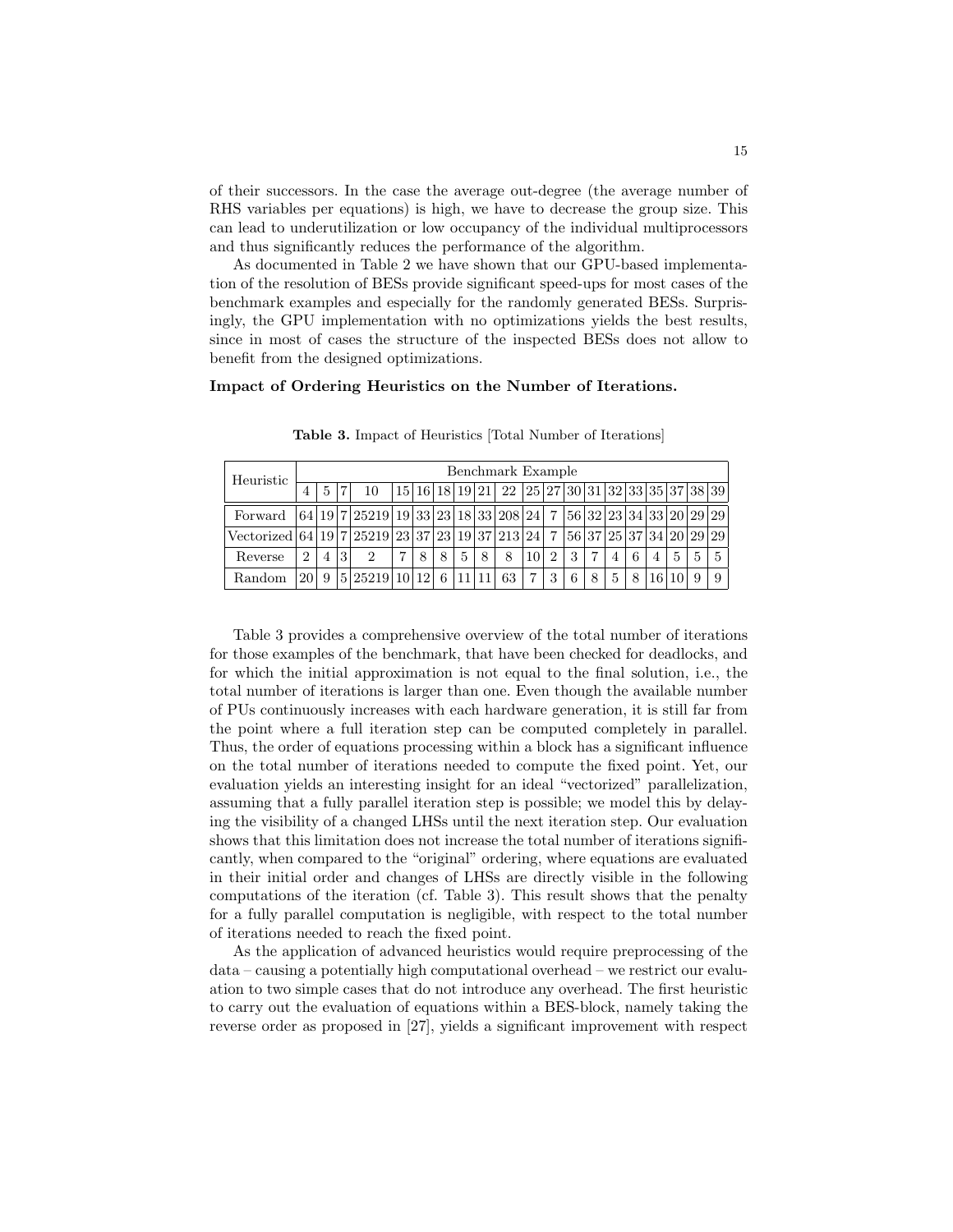to the total number of iteration needed to compute the fixed point (cf. Table 3). Yet, according to our observations, this heuristic only works for the examples generated from the benchmark's LTSs, but not for randomly generated BESs.

The second heuristic is the randomized evaluation of equations within a BESblock. In our observations this heuristic leads to a decrease in the number of iterations needed to solve a BESs when compared to the "original" ordering. This result is of practical relevance as our parallel implementations rely on parallelizations in which the order of RHS evaluations is not under our control, but it is determined by the runtime environment of CUDA and Cilk Plus. Thus, we expect an additional performance boost rather than a degradation, due to the parallelization frameworks.

### 5 Conclusions and Future Work

We have implemented and evaluated an approach to the parallel resolution of BESs on multi- and many-core systems, with respect to scalability and run-time performance in comparison to an optimized sequential algorithm. Our results of the experimental evaluation confirm the scalability results from [27] for the multi-core implementation, yet its overall performance is not competitive, compared to our optimized sequential implementation. The utilization of many-core hardware yields a significant speed-up and can outperform the optimized sequential implementation for most instances of the benchmark by almost an order of magnitude. Furthermore, the scalability of our approach, with respect to increasing numbers of PUs, has been shown in our evaluation by (i) comparing the multi-core and many-core implementations and (ii) evaluating the many-core implementation for two GPU cards with 240 and 480 CUDA cores, respectively.

Future work will include further evaluation of the scalability results of the many-core implementation, e.g., by its distribution over a cluster of GPUs. Since BESs are not restricted to model checking, it is also promising to evaluate input BESs from other applications, such as data-flow analysis [9]. Furthermore, the recently proposed many-core parallelization of graph algorithms [25] should be evaluated with respect to its suitability and potential impact on our work.

### References

- 1. H. R. Andersen. Model Checking and Boolean Graphs. Theoretical Computer Science, 126(1):3–30, 1994.
- 2. J. Barnat, P. Bauch, L. Brim, and M. Češka. Computing Strongly Connected Components in Parallel on CUDA. In IPDPS, pages 544 –555. IEEE, 2011.
- 3. J. Barnat, P. Bauch, L. Brim, and M. Češka. Designing Fast LTL Model Checking Algorithms for Many-Core GPUs. To app. in J. of Par. and Distrib. Comp., 2012.
- 4. J. Barnat, L. Brim, and P. Roˇckai. Scalable Multi-core LTL Model-Checking. In SPIN, volume 4595 of LNCS, pages 187–203. Springer, 2007.
- 5. J. Barnat, L. Brim, M. Češka, and T. Lamr. CUDA Accelerated LTL Model Checking. In ICPADS, pages 34–41. IEEE, 2009.
- 6. B. Bollig, M. Leucker, and M. Weber. Local Parallel Model Checking for the Alternation-Free  $\mu$ -Calculus. In SPIN, volume 2318 of LNCS, pages 128–147. Springer, 2002.